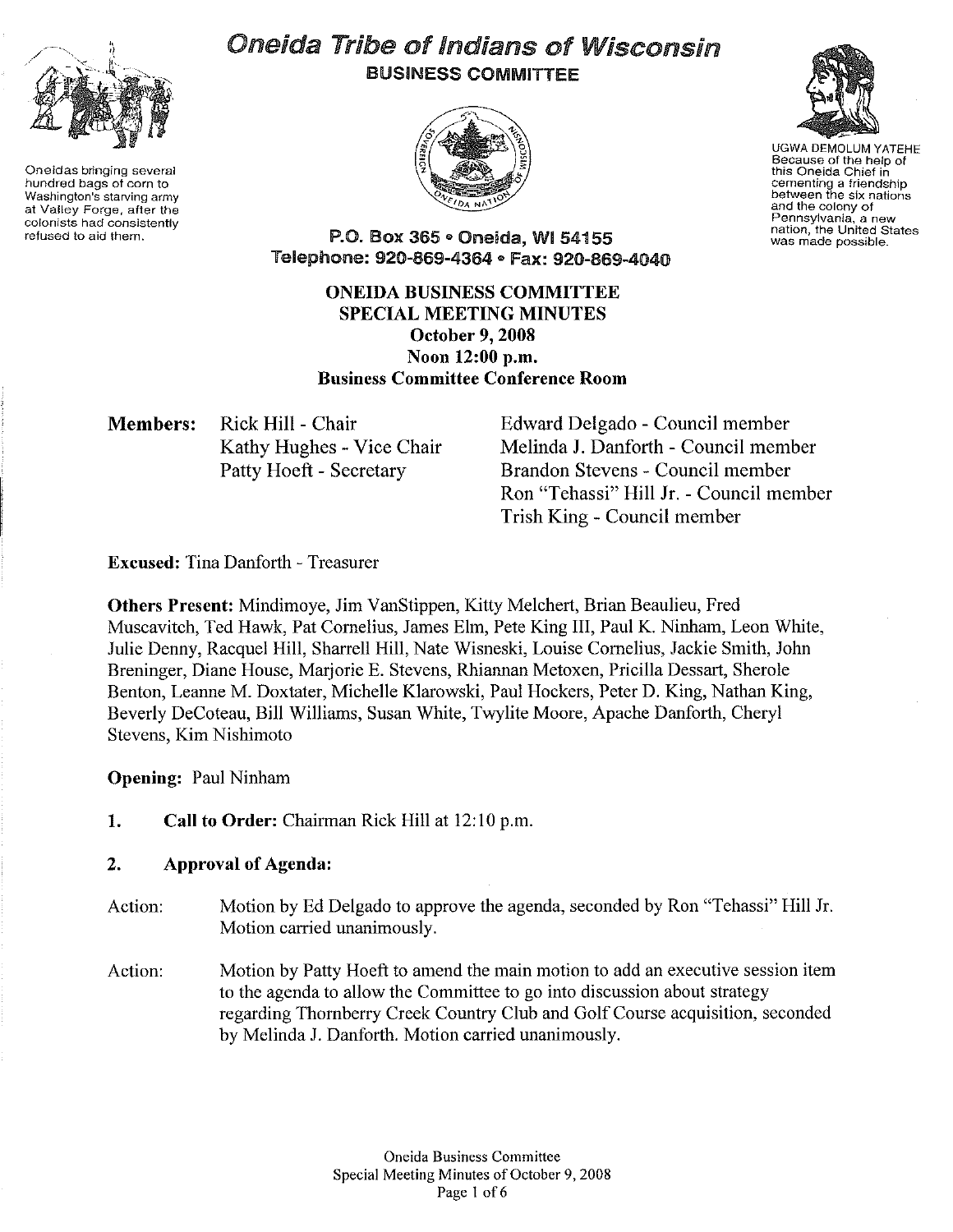### **3. Regular Session**

I.

Rick Hill Rick Hill RE: Thornberry Creek Country Club and Golf Course acquisition

Action: Motion by Melinda J. Danforth to proceed with the purchase the Thornberry Creek Country Club and Golf Course, seconded by Patty Hoeft. For: Patty Hoeft, Trish King, Kathy Hughes, Melinda J. Danforth, Brandon Stevens, Ron "Tehassi" Hill Jr. Oppose: Ed Delgado. Motion carried.

Ed Delgado: For the record, my opposition is because I believe it to be a violation of a General Tribal Council resolution.

Rick Hill: For the record, there's a limited opportunity we lose our first option if the Committee didn't proceed here and if we had the luxury of time we would do that. But if the Business Committee is in charge of the day to day responsibilities and reflect on the last whereas, now therefore be it resolved, that gives the authority to the Business Committee to act to the best interest to the tribe for our oath office and our responsibilities.

| Action: | Motion by Trish King to approve the letter being sent out that was drafted for us<br>to the tribal citizens regarding the activities that we are taking on the Thornberry<br>but also to make one correction. That is on second page, first paragraph, second<br>line to change the word "without" to "with", seconded by Kathy Hughes. For:<br>Patty Hoeft, Trish King, Kathy Hughes, Melinda J. Danforth, Brandon Stevens,<br>Ron "Tehassi" Hill Jr. Abstain: Ed Delgado. Motion carried. |                                                                                     |  |
|---------|---------------------------------------------------------------------------------------------------------------------------------------------------------------------------------------------------------------------------------------------------------------------------------------------------------------------------------------------------------------------------------------------------------------------------------------------------------------------------------------------|-------------------------------------------------------------------------------------|--|
| Action: | Motion by Patty Hoeft to recess for 10 minutes at 1:32 p.m., seconded by Kathy<br>Hughes. Motion carried unanimously.                                                                                                                                                                                                                                                                                                                                                                       |                                                                                     |  |
| Action: | Motion by Trish King to come back into session at 3:28 p.m., seconded by Ron<br>"Tehassi" Hill Jr. Motion carried unanimously.                                                                                                                                                                                                                                                                                                                                                              |                                                                                     |  |
| 2.      | Melinda J. Danforth                                                                                                                                                                                                                                                                                                                                                                                                                                                                         | RE: Adopt Expenditure Authorization and<br><b>Reporting Requirements Resolution</b> |  |
| Action: | Motion by Trish King to move agenda $#3$ to $#2$ moving Melinda's adoption<br>expenditure authorization resolution to the #2 position, seconded by Kathy<br>Hughes. Motion carried unanimously.                                                                                                                                                                                                                                                                                             |                                                                                     |  |
| Action: | Motion by Melinda J. Danforth to adopt Resolution #10-09-08-A Expenditure<br>Authorization and Reporting Requirements with the change of the fourth resolved<br>be changed from \$500,000 to \$250,000, seconded by Brandon Stevens. Motion<br>carried unanimously.                                                                                                                                                                                                                         |                                                                                     |  |
| Action: | Sub-sequent motion by Brandon Stevens to direct Councilwoman Danforth's<br>office to develop a plan and implementation with the Treasurer to be carried out<br>in the FY09, seconded by Ron "Tehassi" Hill Jr. Motion carried unanimously.                                                                                                                                                                                                                                                  |                                                                                     |  |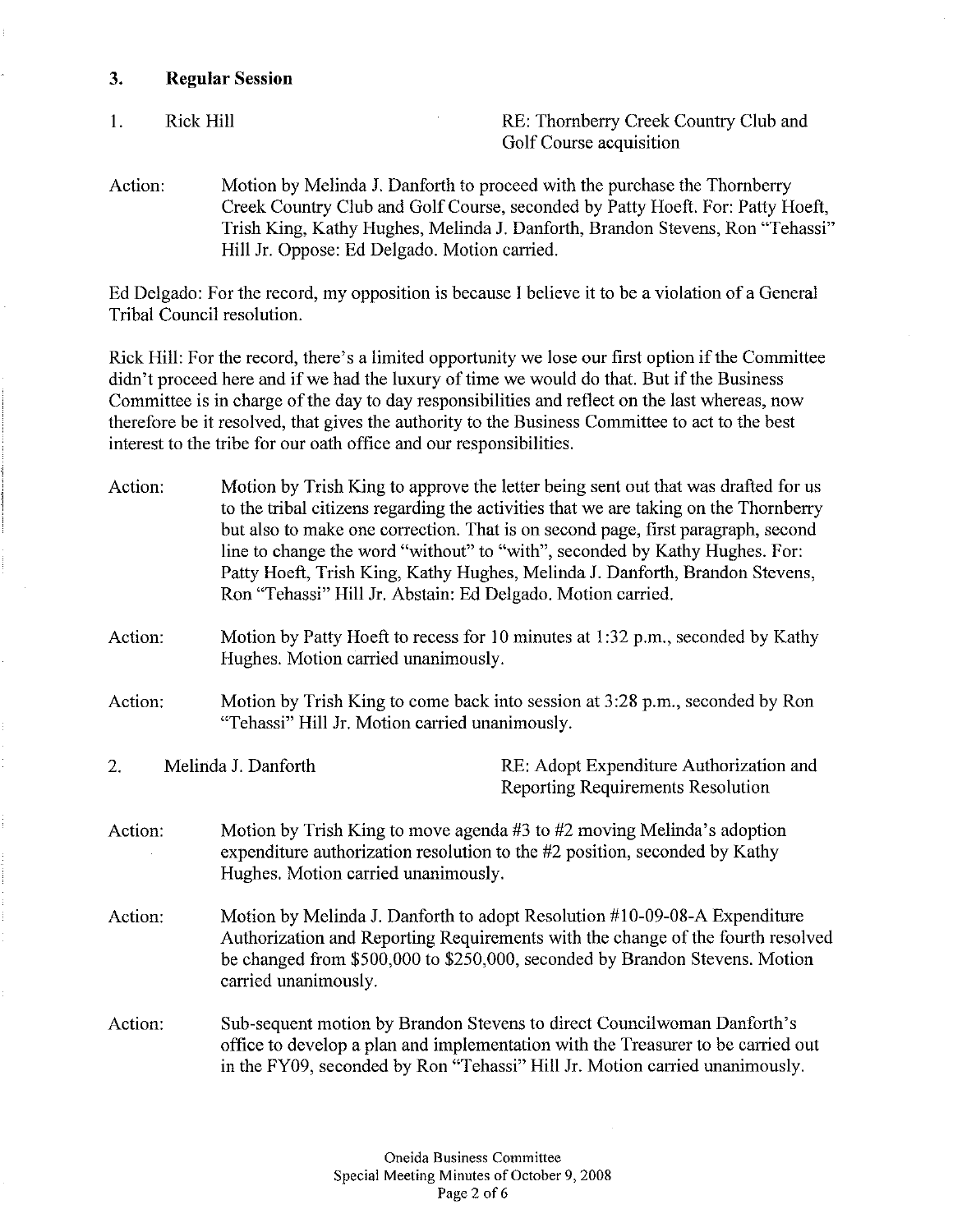Melinda J. Danforth: For the record, this resolution is not intended to be a long term fix to the permanent process, but a rather short term fix until we can deal with the larger problem.

Trish King: Point of clarification, just to note the statement of effect needs to be updated to reflect the change on the third further resolved of the resolution.

| 3.      | <b>Rick Hill</b> | RE: BC recommendations regarding<br>Madelyn Genskow petitions                                                                                                                                                                                                                                                                                                             |
|---------|------------------|---------------------------------------------------------------------------------------------------------------------------------------------------------------------------------------------------------------------------------------------------------------------------------------------------------------------------------------------------------------------------|
| Action: |                  | Non-Confidential Information<br>Motion by Patty Hoeft to support the Non-Confidential Information<br>recommendation of the Business Committee regarding the statement on the<br>application form and to not to support the adoption of the proposed resolution<br>because we already changed the application form, seconded by Ed Delgado.<br>Motion carried unanimously. |
| Action: |                  | Motion by Patty Hoeft to prepare a memo for the General Tribal Council packet<br>recommending that the Business Committee adopt the resolution that the<br>applications about confidentiality for Boards, Committees, and Commissions<br>applicants be changed, seconded by Ed Delgado.                                                                                   |
| Action: |                  | Motion by Kathy Hughes to table the Business Committee recommendation<br>regarding Non-Confidential Information resolution, seconded by Melinda J.<br>Danforth. For: Patty Hoeft, Trish King, Kathy Hughes, Melinda J. Danforth,<br>Brandon Stevens, Ron "Tehassi" Hill Jr. Opposed: Ed Delgado. Motion carried.                                                          |
|         |                  | Note: Suggestion by a GTC member to address item #3 Thornberry Creek.                                                                                                                                                                                                                                                                                                     |
| Action: |                  | Motion by Trish King to move agenda item $#3$ to $#1$ regarding the Thornberry<br>Creek Country Club and Golf Course acquisition at 12:32 p.m., seconded by Ron<br>"Tehassi" Hill Jr. Motion carried unanimously.                                                                                                                                                         |
| Action: |                  | Motion by Trish King to take the resolution from the table regarding the Non-<br>confidential Information, seconded by Melinda J. Danforth. Motion carried<br>unanimously.                                                                                                                                                                                                |
| Action: |                  | Motion by Trish King to go into executive session at 3:34 p.m. for Thornberry,<br>seconded by Patty Hoeft. Motion carried unanimously.                                                                                                                                                                                                                                    |
| Action: |                  | Motion by Ron "Tehassi" Hill Jr. to come out of executive session at 4:02 p.m.,<br>seconded by Kathy Hughes. Motion carried unanimously.                                                                                                                                                                                                                                  |
| Action: |                  | <b>Oneida Seven Generations</b><br>Motion by Kathy Hughes to approve the recommendation regarding Seven<br>Generations Corporation to not adopt the petitioner's resolution and the BC<br>recommends the adoption of an alternative resolution, seconded by Trish King.<br>Motion carried unanimously.                                                                    |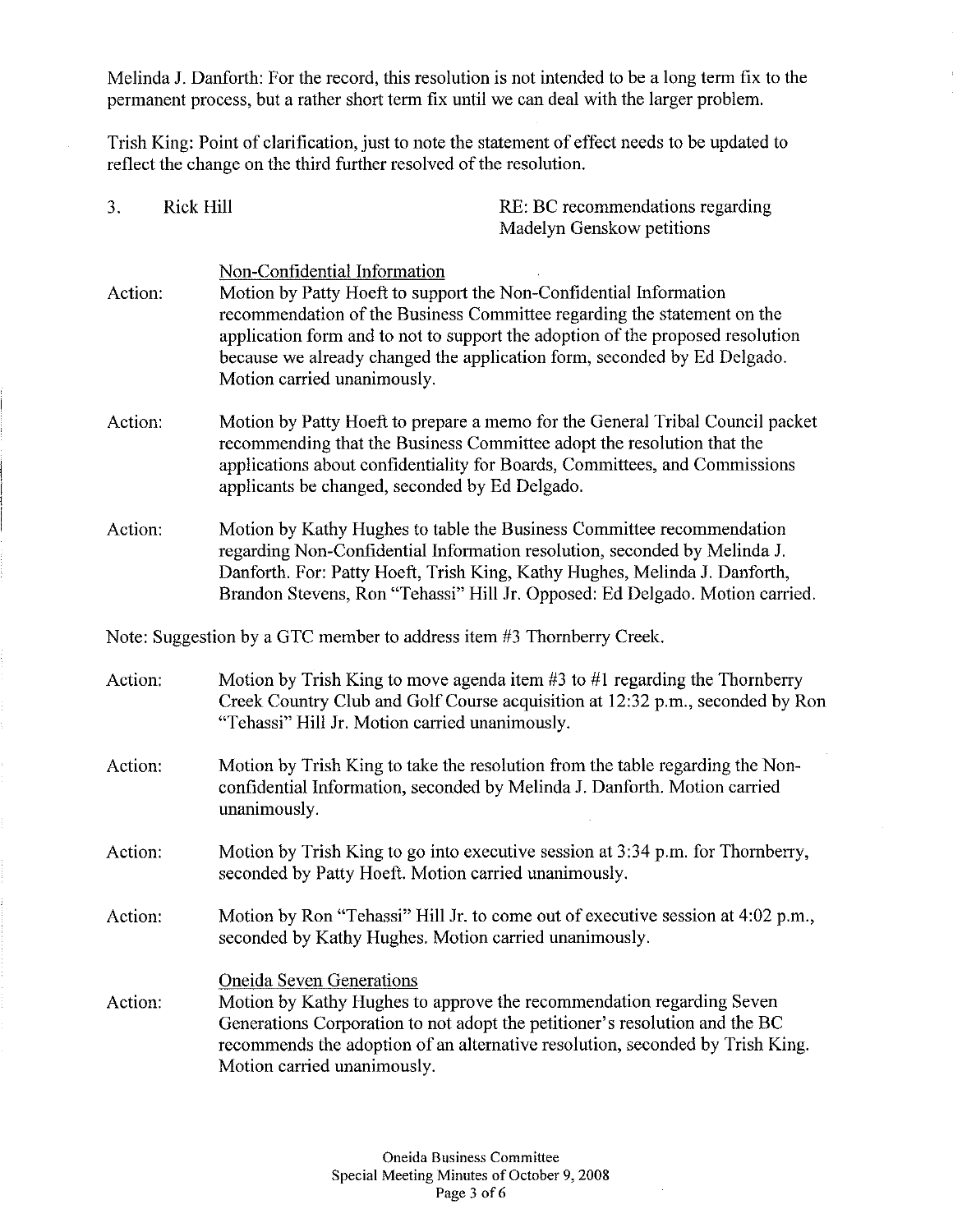| Action: | Disestablishment of Oneida Venture Fund<br>Motion by Melinda J. Danforth to not recommend adopting the resolution<br>regarding the Establishment for the Venture Fund and to recommend the 2.9<br>million dollars allocated in the venture fund be transferred to the land acquisition<br>fund in the FY2009 budget and suspend any further activity in the venture fund<br>until policies and procedures are reviewed and approved by the General Tribal<br>Council, seconded by Trish King. Motion carried unanimously.                                                                                                                                            |
|---------|----------------------------------------------------------------------------------------------------------------------------------------------------------------------------------------------------------------------------------------------------------------------------------------------------------------------------------------------------------------------------------------------------------------------------------------------------------------------------------------------------------------------------------------------------------------------------------------------------------------------------------------------------------------------|
| Action: | <b>Burial Fund Increase</b><br>Motion by Trish King to approve the Business Committee recommendation<br>regarding the Burial Fund to defer this resolution to the January General Tribal<br>Council meeting at which the FY2009 Budget is expected to be presented,<br>seconded by Patty Hoeft. Motion carried unanimously.                                                                                                                                                                                                                                                                                                                                          |
| Action: | <b>Expenditure Restictions</b><br>Motion by Brandon Stevens that the Oneida Business Committee take no action<br>on the proposed resolution regarding Expenditure Restrictions because there was<br>a resolution adopted on October 9, 2008 regarding expenditure and authorization<br>and reporting requirements that was approved, seconded by Patty Hoeft. Motion<br>carried unanimously.                                                                                                                                                                                                                                                                         |
| Action: | <b>Oneida Personnel Commission Membership</b><br>Motion by Ed Delgado to support the Business Committee recommendation<br>regarding the Oneida Personnel Commission Membership resolution and this be<br>adopted with the following clarifying amendment, Now therefore be it resolved<br>that management, for purposes of this resolution, includes the following positions:<br>General Manager - Assistant General Manager, Division Directors; Gaming<br>General Manager - Assistant Gaming General Manager and Directors; Chief<br>Financial Officer - Chief Financial Advisor and Controller, seconded by Ron<br>"Tehassi" Hill Jr. Motion carried unanimously. |
| Action: | <b>Executive Session</b><br>Motion by Patty Hoeft to support Oneida Business Committee recommendation to<br>not adopt the resolution regarding Executive Session because the petitioner's<br>resolution too narrowly restricts the reasons when a meeting can be convened into<br>closed session and that the current open meetings and records law of the tribe<br>addresses it, seconded by Kathy Hughes. Motion carried unanimously.                                                                                                                                                                                                                              |
| Action: | Non-Confidentiality<br>Motion by Ed Delgado to support the adoption of the resolution regarding Non-<br>confidentially Information, seconded by Melinda J. Danforth. Motion carried<br>unanimously.                                                                                                                                                                                                                                                                                                                                                                                                                                                                  |
| Action: | Treasurer Reporting to GTC<br>Motion by Trish King to recommend the petitioner's resolution regarding the<br>Treasurer Reporting to GTC not be adopted and recommend the adoption of the<br>alternative resolution, seconded by Ron "Tehassi" Hill Jr. Motion carried<br>unanimously.                                                                                                                                                                                                                                                                                                                                                                                |
|         | Oneida Business Committee                                                                                                                                                                                                                                                                                                                                                                                                                                                                                                                                                                                                                                            |

 $\ddot{\phantom{a}}$ 

ł

t,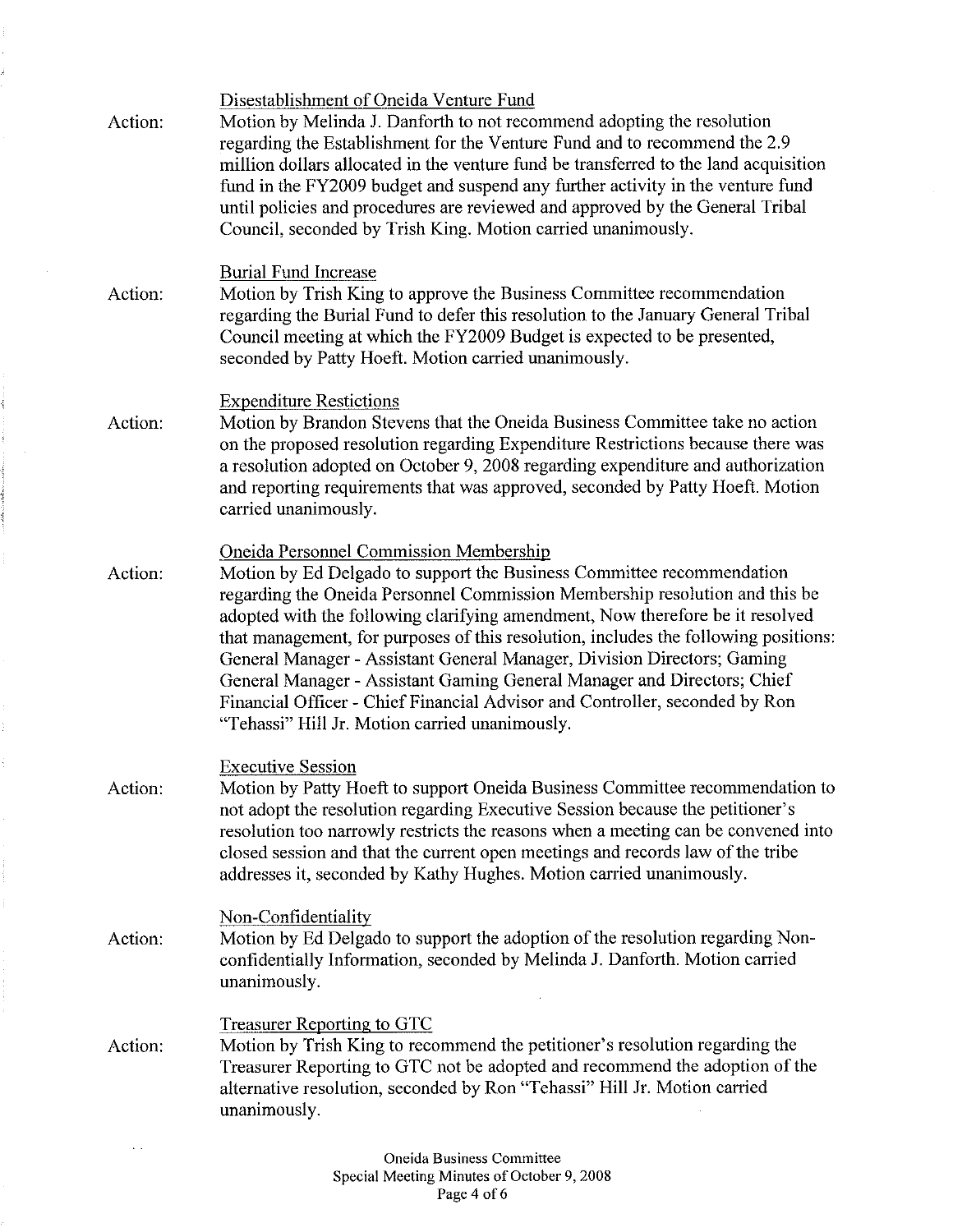Action: Prior GTC Directives Motion by Patty Hoeft to support the Business Committee recommendation regarding Prior General Tribal Council Directives Resolution and not to adopt the petitioner's resolution as we have taken steps to better track General Tribal Council directives and to report them to the General Tribal Council, seconded by Trish King. Motion withdrawn.

Action: Motion by Trish King to recommend that this resolution regarding Prior General Tribal Council Directives Resolution not be adopted because most of the directives have been completed and the Business Committee is developing a more efficient tracking system for following progress on General Tribal Council actions, seconded by Patty Hoeft. Motion carried. For: Patty Hoeft, Trish King, Kathy Hughes, Brandon Stevens, Ron "Tehassi" Hill Jr. Abstained: Melinda J. Danforth, Ed Delgado. Motion carried.

Ed Delgado: For the record, I abstain because I do believe we do need an amendment that notifies BC members when you don't abide by General Tribal Council directives you due subject yourself to removal.

Melinda J. Danforth: For the record, I abstain because I didn't catch it going through all those things there. I thought there was a lot of good information that Jo Anne provided to us in terms of going through all the agendas for the last how many years and she provided some statistics for us. That would have been helpful. It's a little too vague for me.

Action: Motion by Trish King to amend the letter to state the purchase prices of 10.5 vs. 10 million dollars, seconded by Kathy Hughes. Motion carried unanimously.

NOTE: Trish King stated on the recommendation regarding executive session resolution the last paragraph says "a current tribal meetings law" should state the correct title of the "Open Records and Open Meetings Law."

Action: Motion by Kathy Hughes to recess until 11:00 a.m. Oct. 10, 2008, seconded by Melinda J. Danforth. Motion carried unanimously.

## **ONEIDA BUSINESS COMMITTEE MINUTES SPECIAL RECONVENED MEETING October 10, 2008 11:00 a.m. Business Committee Conference Room**

| <b>Members:</b> Rick Hill - Chair | Edward Delgado - Council member      |
|-----------------------------------|--------------------------------------|
| Kathy Hughes – Vice Chair         | Melinda J. Danforth - Council member |
|                                   | Brandon Stevens – Council member     |

**Excused:** Tina Danforth- Treasurer, Patty Hoeft- Secretary, Ron "Tehassi" Hill Jr. - Council member

Trish King - Council member